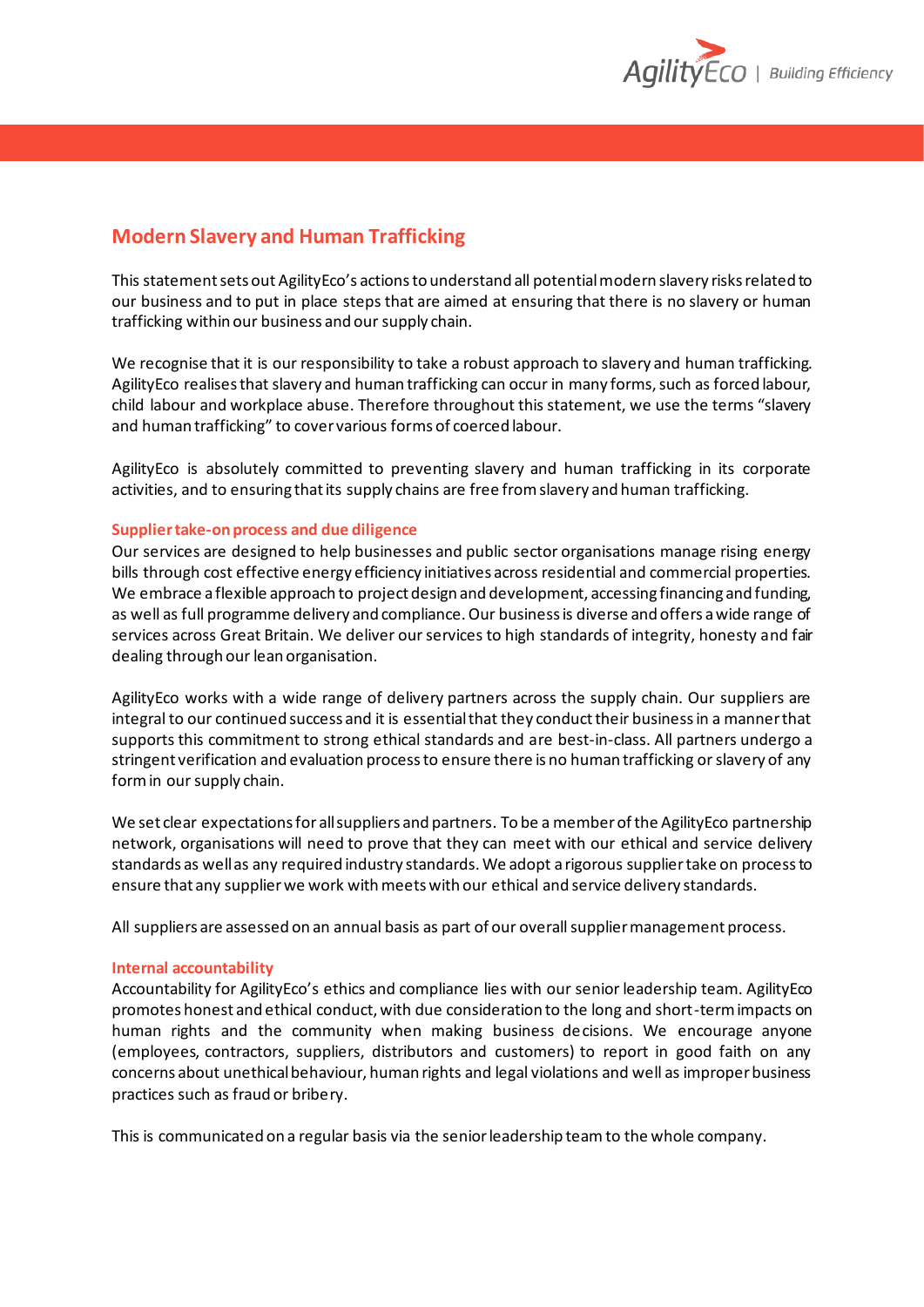

AgilityEco operates the following policies that describe its approach to the identification of modern slavery risks and steps to be taken to prevent slavery and human trafficking in its operations:

**Whistleblowing policy:** AgilityEco encourages all workers, customers and other business partners to report any concerns related to the direct activities, or our supply chains. This includes any circumstances that may give rise to an enhanced risk of slavery or human trafficking. Our whistleblowing procedure is designed to make it easy for workers to make disclosures, without fear of retaliation.

**Employee code of conduct**: Our code of conduct makes clear to employees the actions and behaviour expected of them when representing our organisation. AgilityEco strives to maintain the highest standards of employee conduct and ethical behaviour wherever it operates and managing its supply chain.

**Supplier code of conduct:** As stated above, we are wholly committed to ensuring that our suppliers adhere to the highest standards of ethics. Suppliers are required to demonstrate that they provide safe working conditions where necessary, treat workers with dignity and respect, and act ethically and within the law in their use of labour. AgilityEco works with suppliers to ensure that they meet the standards of the code and improve their worker's working conditions. However, serious violations of oursupplier code of conduct will lead to the termination of the business relationship.

**Recruitment policy:** AgilityEco uses only specified, reputable employment agencies to source labour and always verifies the practices of any new agency it is using before accepting workers from that agency

We have has reviewed our key performance indicators (KPIs) in light of the introduction of the Modern Slavery Act 2015. As a result, we:

- Enhanced our system for supply chain verification, allowing us to further evaluate potential suppliers before they enter the supply chain
- Ensure our staff complete an online training course on modern slavery

AgilityEco's modern slavery training covers:

- our business's purchasing practices, which influence supply chain conditions and which should therefore be designed to prevent purchases at unrealistically low prices, the use of labour engaged on unrealistically low wages or wages below a country's national minimum wage, or the provision of products by an unrealistic deadline
- how to assess the risk of slavery and human trafficking in relation to various aspects of our business, including resources and support available
- how to identify the signs of slavery and human trafficking
- what initial steps should be taken if slavery or human trafficking is suspected